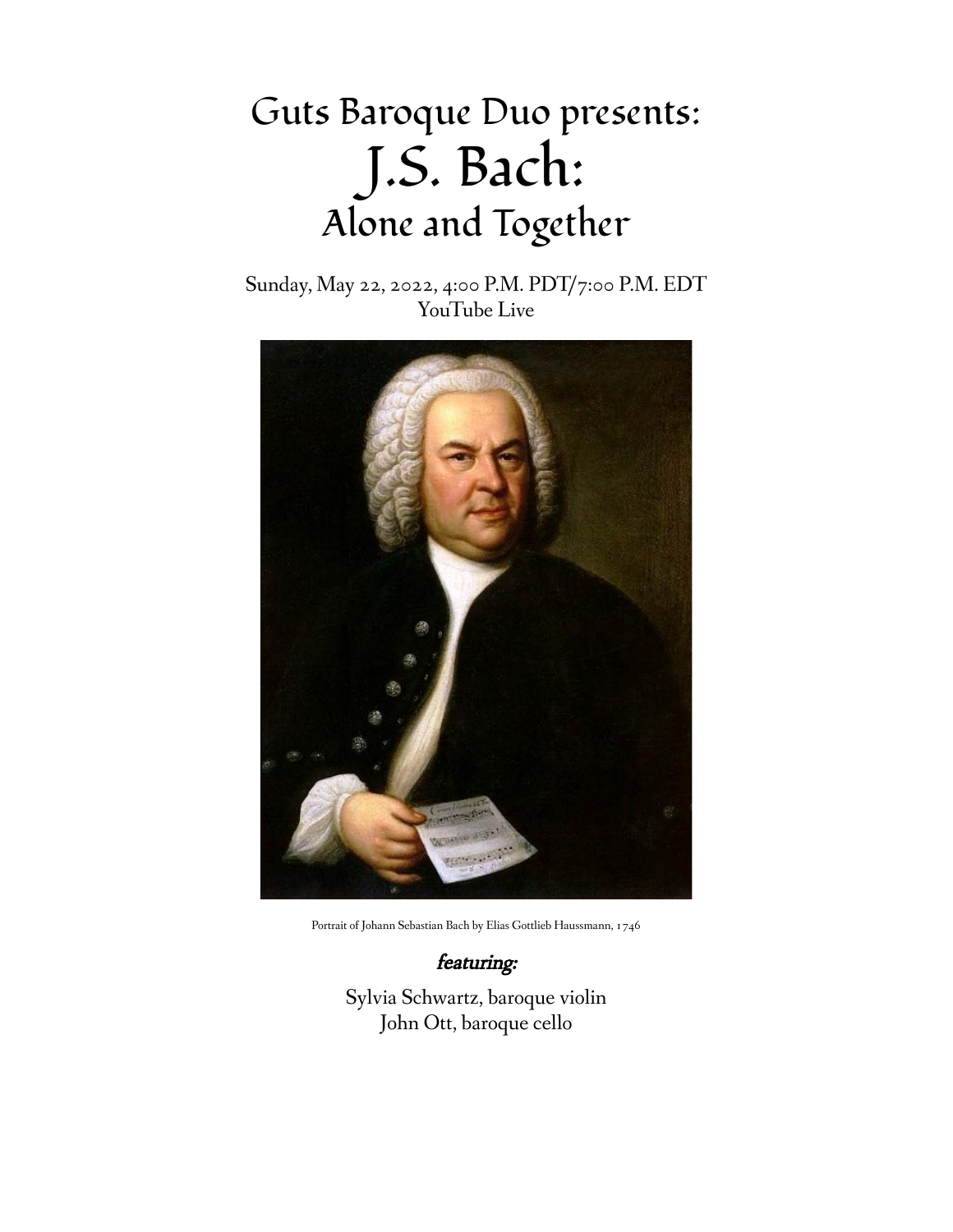## Program

| Adagio<br>Fuga (Allegro)<br>Siciliana<br>Presto                         |
|-------------------------------------------------------------------------|
|                                                                         |
| Prelude<br>Allemande<br>Courante<br>Sarabande<br>Menuet I & II<br>Gigue |
|                                                                         |
| Adagio<br>Vivace<br>Largo<br>Presto                                     |

Fin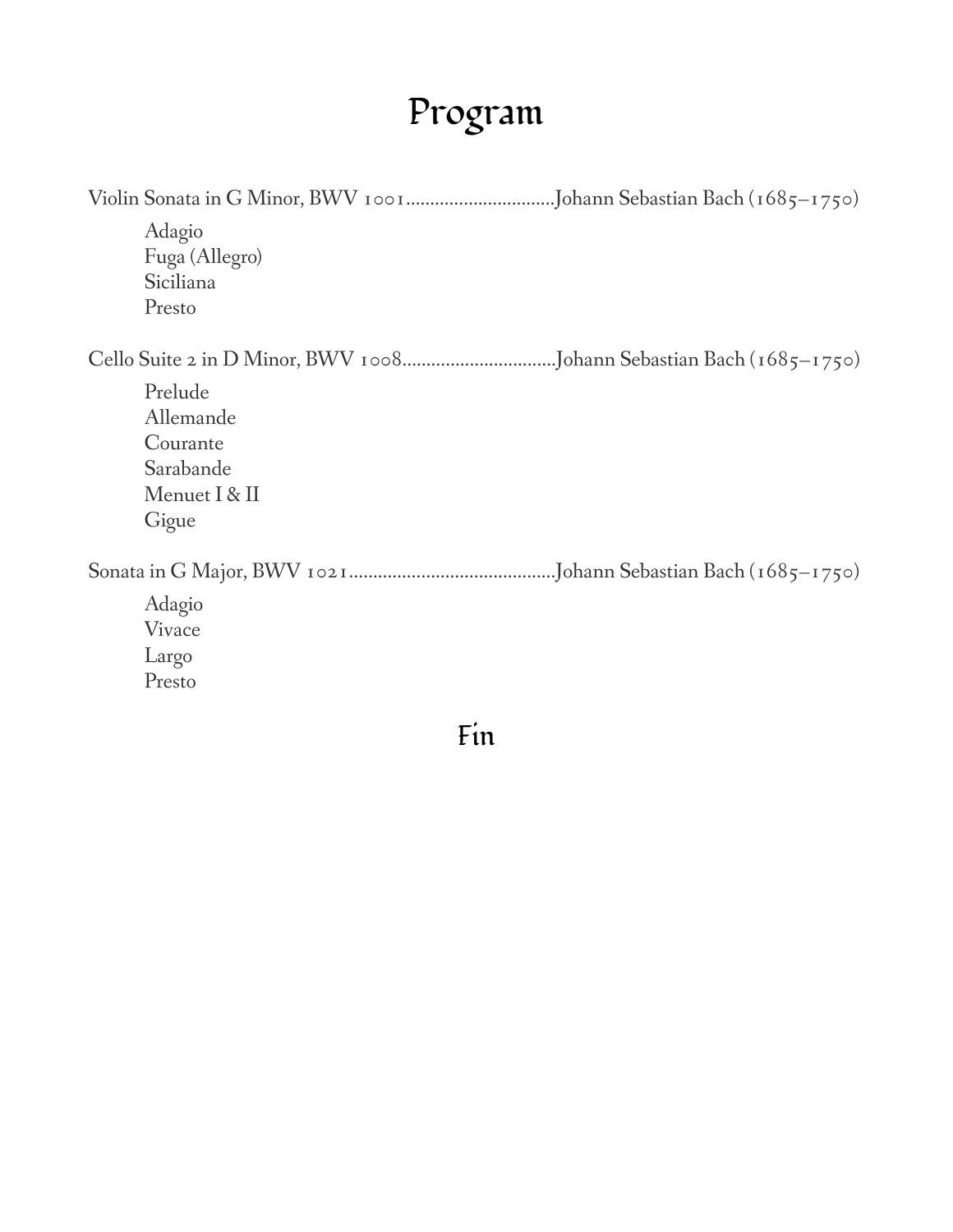### Program Notes

**Johann Sebastian Bach** (1685-1750) was one of the most influential composers in Germany in the early 18th century. Born to a family of famous musicians, Bach accepted a number of appointments as organist until his first court appointment at Weimar in 1708. From 1717-1723 he worked in Cöthen for the great patron of music Prince Leopold, playing organ and composing for a variety of instruments and ensembles. In 1723 he gained a position in Leipzig as Kantor at the Thomasschule and civic director of music in Leipzig. Among his responsibilities were teaching the young musicians at the school, and composing and performing music in the churches of Leipzig every Sunday. By this point in his life he was celebrated as a composer and teacher, and many of his students became successful composers as well, notably his sons Wilhelm Friedrich, Carl Philipp Emanuel, and Johann Christian. Bach is credited with being the master of counterpoint and imitation, and his music has been studied and imitated by composers for centuries.

Bach's six Sonatas and Partitas for solo violin were written in 1720, during his time in Cöthen. They are some of the most beloved pieces of the violin repertoire, and have been continuously studied by violinists since their composition. These works are still at the pinnacle of the violin repertoire in terms of difficulty and familiarity with the instrument, even after 300 years. Bach himself was a very gifted violinist, and he explored the full technical range of the violin in these works. The G Minor Sonata is No. 1 in the set, and features four movements in the style of Corelli's Sonatas da Chiesa, four movements in the order of slow, fast, slow, fast, with the second movement a grand fugue.

Bach's six cello suites, also composed in Cöthen, are some of the earliest surviving works composed for solo cello. They have been continuously studied and performed by cellists ever since, and have been published continuously ever since. Bach's original manuscript does not survive, but hand-copied versions by Anna Magdalena Bach, by Bach's friend Peter Kellner, by the publisher Johann Christoph Westphal, and others have allowed the pieces to be studied and published as close to Bach's original as possible. Still, many bowings and even notes and rhythms vary between the versions. Though the suites are all written in the same form, each one is different in character and mood. The D Minor Suite is dark and somber, yet also uncharacteristically virtuosic, featuring both large and complex chords and sections of very fast notes.

The Violin Sonata BWV 1021 was not published, but was preserved in a manuscript copy in the hand of Bach's wife and copyist, Anna Magdalena Bach. This manuscript was discovered by Friedrich Blume in the 1920's. It was written sometime in the early 1730's, and was likely used as an educational exercise, as it shares a bass line with at least two other pieces, a trio sonata and a violin sonata with keyboard obbligato. Though both of those pieces have been attributed to Bach, their authorship is considered spurious, and the bass line itself may have come from an outside source, such as a music theory textbook.

—*John Ott*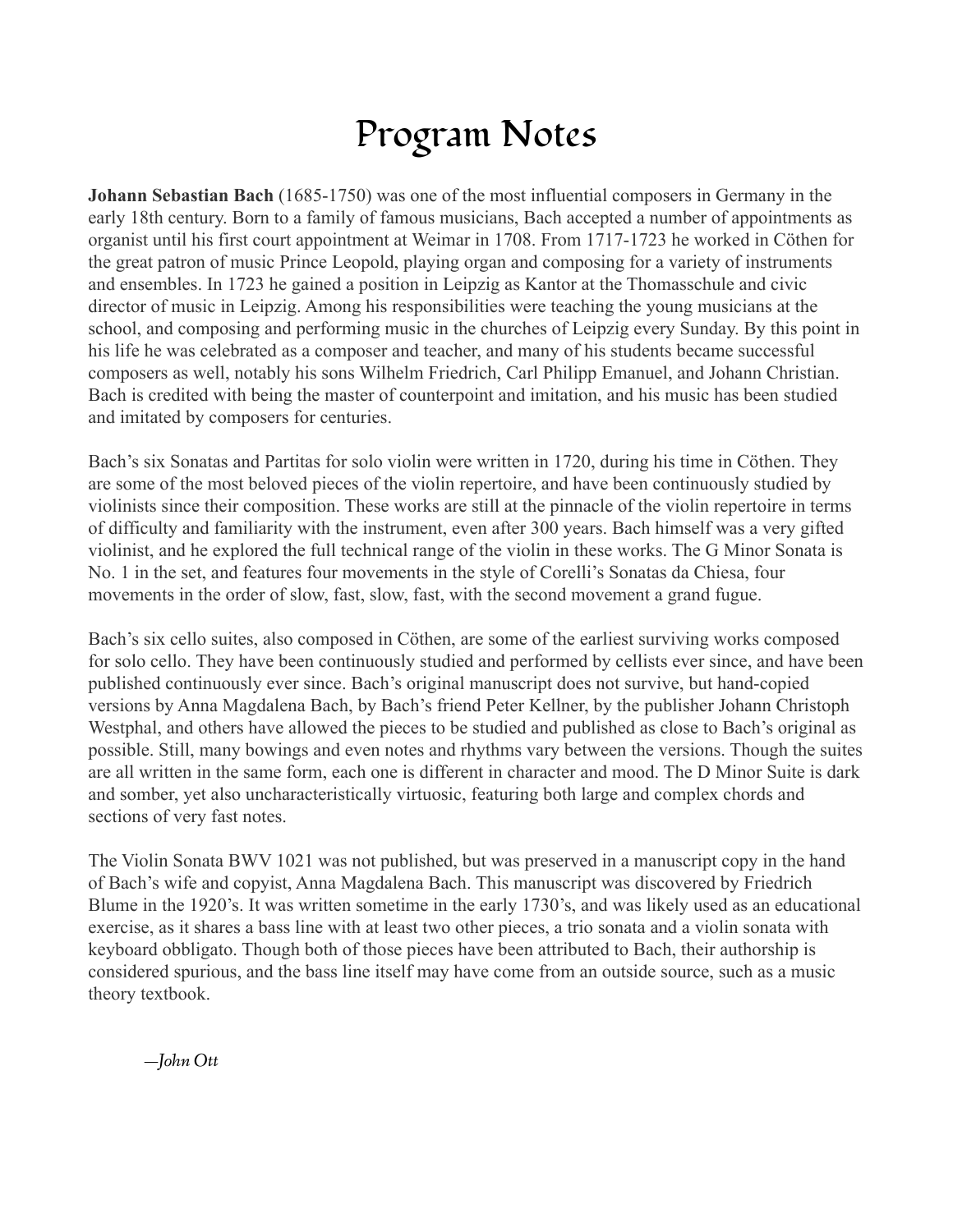#### About Us

Cellist and gambist John Ott, a native of Los Angeles, received his Bachelor of Music degree in cello performance from UC Irvine in 2004, studying with Dr. Margaret Parkins, and in 2016 completed his Master of Music degree in Early Music, viola da gamba at the Longy School of Music in Cambridge, Massachusetts, where he studied with Jane Hershey. In between, he performed with Symphony Irvine, Dana Point Symphony, Montage Civic Orchestra, and South Orange County Chamber Orchestra, played in the string quartet Elegie Quartet, and played chamber music all over Los Angeles and Orange County. During his two years in Massachusetts, aside from his Longy ensembles, he performed with Boston Camerata and Boston Opera Collaborative. He has played with the Orange County-based early music group L'Esprit Baroque since 2014. He maintains a large teaching studio, primarily at Vienna Music Institute in Irvine, CA, and has been the cello coach for three high schools in Irvine Unified School District.

Fascinated and deeply inspired by the relationship between music, movement, and dance, violinist and Dalcrozian-in-training **Sylvia Schwartz** is a passionate chamber musician in both modern and historical performance practices. A native of Boston, Sylvia has performed with Guts, L'Esprit Baroque, Musica Angelica Baroque Orchestra, LA Chamber Chorale, The Meistersingers, Eudaimonia—A Purposeful Period Band, Harvard Baroque Chamber Orchestra, Harvard Early Music Society, New Bedford Symphony, New England Classical Singers, and Lizzie and the Flakjackets throughout the United States and Canada, in Estonia, Latvia, and at Shostakovich Hall in St. Petersburg, Russia. Sylvia earned a M.M. in Violin Performance from the Longy School of Music, where she studied violin with Laura Bossert and early music with Dana Maiben, Na'ama Lion, Vivian Montgomery, and Ryan Turner. She also holds a B.S. in Engineering from Olin College. Sylvia teaches privately in person and online, for the Irvine Unified School District, and at Vienna Music Institute in Irvine, California, and concertizes frequently with Guts and L'Esprit Baroque.

### About Historically-Informed Performance Practice

The mission of Guts is to bring the music of the Baroque era to vivid life, recreating the distinct sound of the time in which it was composed. In tonight's program, Sylvia will be playing a baroque violin, constructed in 2016 by Douglas Cox to replicate a Guarneri violin of the early 1700's, with a long baroque bow made by Louis Bégin. John will play a viol built by Lu Mi based on a model by Nicolas Bertrand, with a baroque bow also made by Louis Bégin, and an early 20th-century cello by an unknown French maker, with yet another bow made by Louis Bégin. All three instruments are strung with pure-gut strings, the way they would have been in the 17th or 18th century. Gut strings sound warmer, though quieter, than their modern metal equivalents, and baroque instruments are under less tension, so they sound more open, though not as projecting. Like most Baroque music, all of the music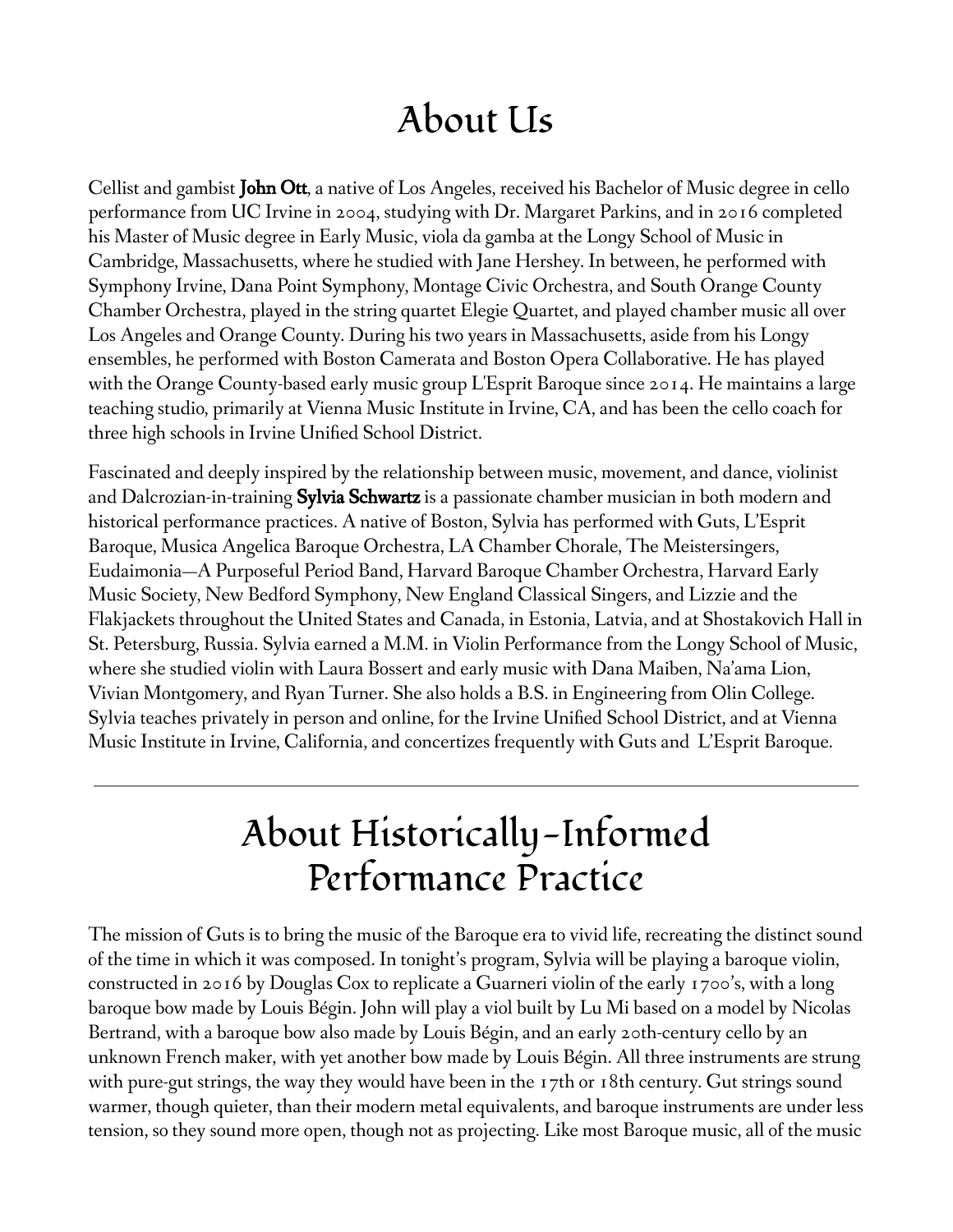on tonight's program has a basso continuo line forming the foundation of the ensemble, typically shared by the cello or gamba and the keyboard, usually a harpsichord or organ. We are presenting these works without a keyboard instrument for this concert.

As performers, we will be adding ornaments such as trills and turns to the music as we play. The practice of decorating music was unique to the performer and to the circumstances of performance, and helped each musician put their own stamp on a piece of music. Decorating this way both adds to the expressiveness of the music and allows us to share our personalities as performers with our audience. Also, since the music of this time is generally imitating sung text, even though the music we are playing has no specific text we will be shaping our phrases and melodies as if they were sung with words.

#### Patrons & Donors

Our deep gratitude extends to the following Patrons making monthly sustaining donations to support our music-making:

| Andrea Verena Araiza   | Mark Kagan                | Heriberto Ramos          |
|------------------------|---------------------------|--------------------------|
| John W. Ballantyne     | Sarah Vay Kerns           | James Regulinski         |
| Eben Bein              | Keith Kreycik             | Diana Salazar            |
| Hanneke Bennett        | Janice & Paul Massatt     | Eric Schultz             |
| Herbert Chang          | Kim Meric                 | Denise & Samuel Schwartz |
| Lee Dietterich         | Heena Mutha & Mike Hughes | Chien Sun                |
| Philip & Katie Friedel | John & Kristi Ott         | Jeremy Vance             |
| Andrea Itkin           | Kira Ott                  | Beth Weissman            |
| Richard & Hildy Itkin  | <b>Emily Outhier</b>      |                          |

The consistent monthly support from these generous Patrons, ranging from \$1-100 per month, gives us a level of security and ability to program our own concerts that is very rare in our field in contemporary times, particularly during the uncertainty of this pandemic and its devastating impact on the arts. We currently use a tool called Patreon to enable individuals to support us in the way wealthy noble patrons financed the great artists, composers, and performers of past times, one affordable donation at a time.

Learn more about how to join this community, and what we offer each month in return for your generosity, at <https://patreon.com/gutsbaroque>

#### We are deeply grateful also to the following Donors:

J. Winthrop Aldrich Larry Allen Ward Bein & Priscilla Bolte Catherine Brown Philip & Katie Friedel Sherna Gluck LeeAnn Gorne Ron Guerriero

Karen Havlena Mike Hughes & Heena Mutha Ken & Yasuyo Khoo Lydia Lucas Kira Ott John & Kristi Ott Karin Pally Lily Press & Simon Linn-Gerstein David Robertson Eric Schultz Robin Stein Natalya Vodyanoy Rhuan Wei Carson Wu